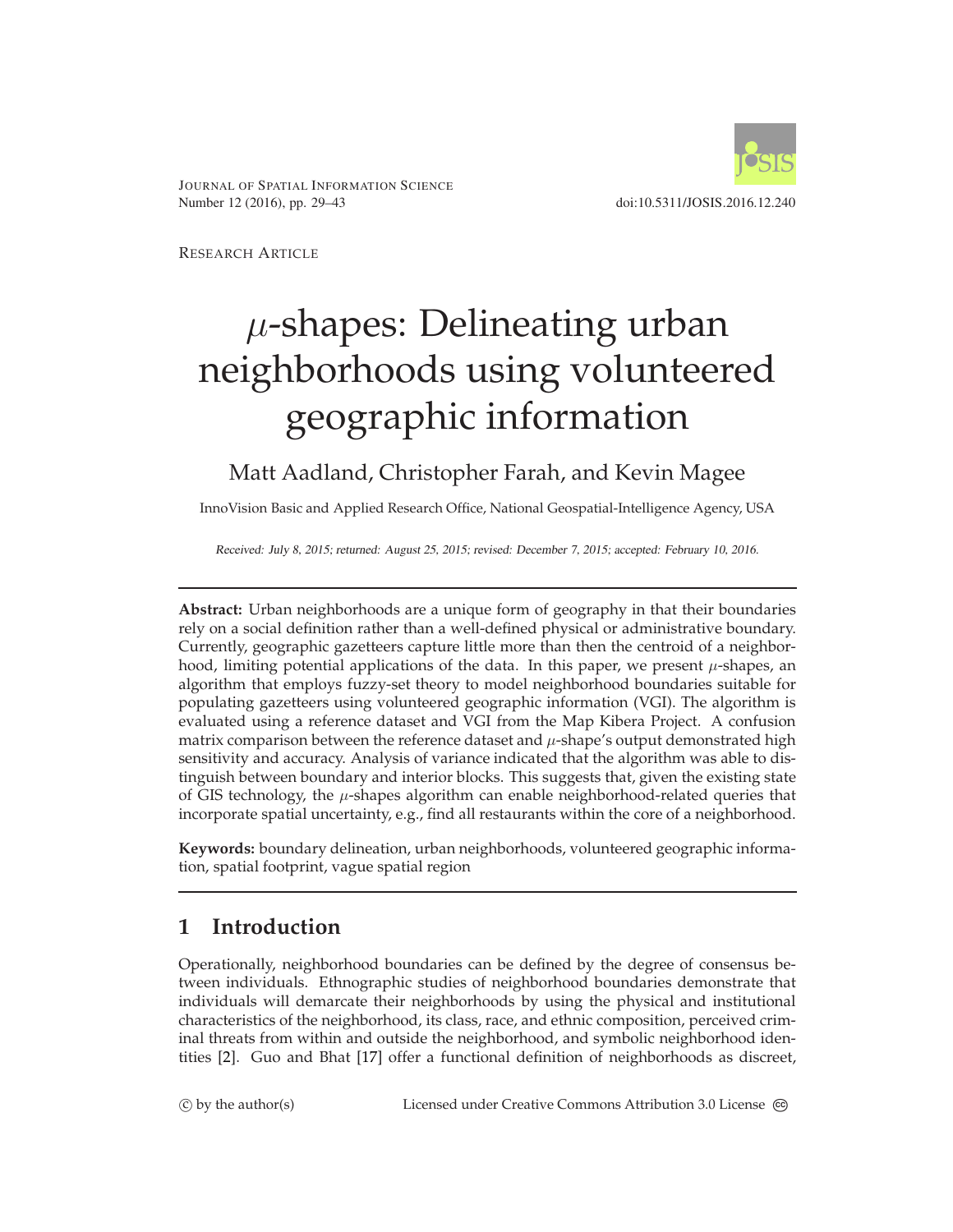non-overlapping communities generally defined by their physical geographies, natural advantages, and transportation systems. Urban neighborhoods have also been delineated by their patterns of land use such as types of residential or commercial buildings [\[9,](#page-12-0) [15\]](#page-13-1).

Neighborhood delineation is a multidisciplinary task with two primary goals. The first is to define a neighborhood as a unit of observation. Neighborhoods are studied in housing market research [\[3\]](#page-11-1), crime analysis [\[13,](#page-12-1) [29\]](#page-14-0), and health research [\[25,](#page-13-2) [26,](#page-13-3) [31\]](#page-14-1). These studies are more concerned with understanding the effects a community and its built environment have on social processes rather than defining urban spaces with a common name. The second goal (and the primary aim of this paper) is more concerned with identifying the spatial extent of neighborhoods to populate gazetteers [\[21,](#page-13-4) [34,](#page-14-2) [35\]](#page-14-3). This has utility for queries in spatial databases. For example, a query to find all the restaurants within a particular neighborhood would rely on an accurate gazetteer containing the neighborhood boundaries.

The purpose of this research is to demonstrate a way to automate the delineation of urban neighborhood boundaries suitable for populating a gazetteer. A suitable method should draw on local data to delineate neighborhoods, allowing for an accurate representation of perceived boundaries. Additionally, the method should adhere to the logic that individuals use to demarcate their neighborhood boundaries. That is, the method should consider geographic context (e.g., major road boundaries or rivers) as a means to demarcate boundaries. Finally, the result of the method should account for spatial uncertainty in delineating the boundaries. Specifically, we apply a fuzzy-set model to address geographic vagueness as discussed in Varzi [\[32\]](#page-14-4).

The following presents an expansion of the betashapes algorithm described in Erle [\[10\]](#page-12-2). While the original betashapes does not take into account context or uncertainty, it does provide a scalable solution to delineate neighborhood boundaries that adheres to the logic individuals use to demarcate their neighborhoods. We use the term  $\mu$ -shapes to describe our algorithm because it incorporates fuzzy set theory to represent spatial uncertainty [\[36\]](#page-14-5).

Fuzzy sets generalize traditional sets by generalizing the binary membership response, usually to a functional response with continuous range  $[0, 1]$  [\[36\]](#page-14-5). Fuzzy sets and the accompanying fuzzy logic have been used in a broad range of residential and industrial (e.g., railroad systems) applications [\[33\]](#page-14-6). Fuzzy geographic applications were conceived early on [\[23\]](#page-13-5), with the consequent fuzzy modeling of land-use classification [\[22,](#page-13-6) [8\]](#page-12-3), and fuzzy representation of continuous spatial phenomena [\[14,](#page-13-7) [37\]](#page-14-7).

This paper presents an expansion of the betashapes algorithm, incorporating fuzzy logic for the boundary demarcation process to quantify spatial uncertainty. In Section [2,](#page-1-0) we list the commonly used approaches to delineate urban neighborhoods. In Section [3,](#page-3-0) we present our method of delineating neighborhood boundaries. Section [4](#page-5-0) presents an accuracy assessment for our method. Section [5](#page-8-0) concludes with a discussion of future work.

#### <span id="page-1-0"></span>**2 Related work**

A number of researchers [\[2,](#page-11-0) [6,](#page-12-4) [24,](#page-13-8) [30\]](#page-14-8) have suggested using the aggregated cognitive maps of individuals to define neighborhood boundaries. In a study of neighborhoods in a city in Ohio, Coulton et al. [\[6\]](#page-12-4) asked residents to draw their neighborhood boundaries onto a printed map. The researchers aggregated the core areas where 70% of respondents had drawn boundaries containing the same area [\[6\]](#page-12-4). Their research demonstrated that residents consistently drew their neighborhood boundaries along physical barriers or areas that were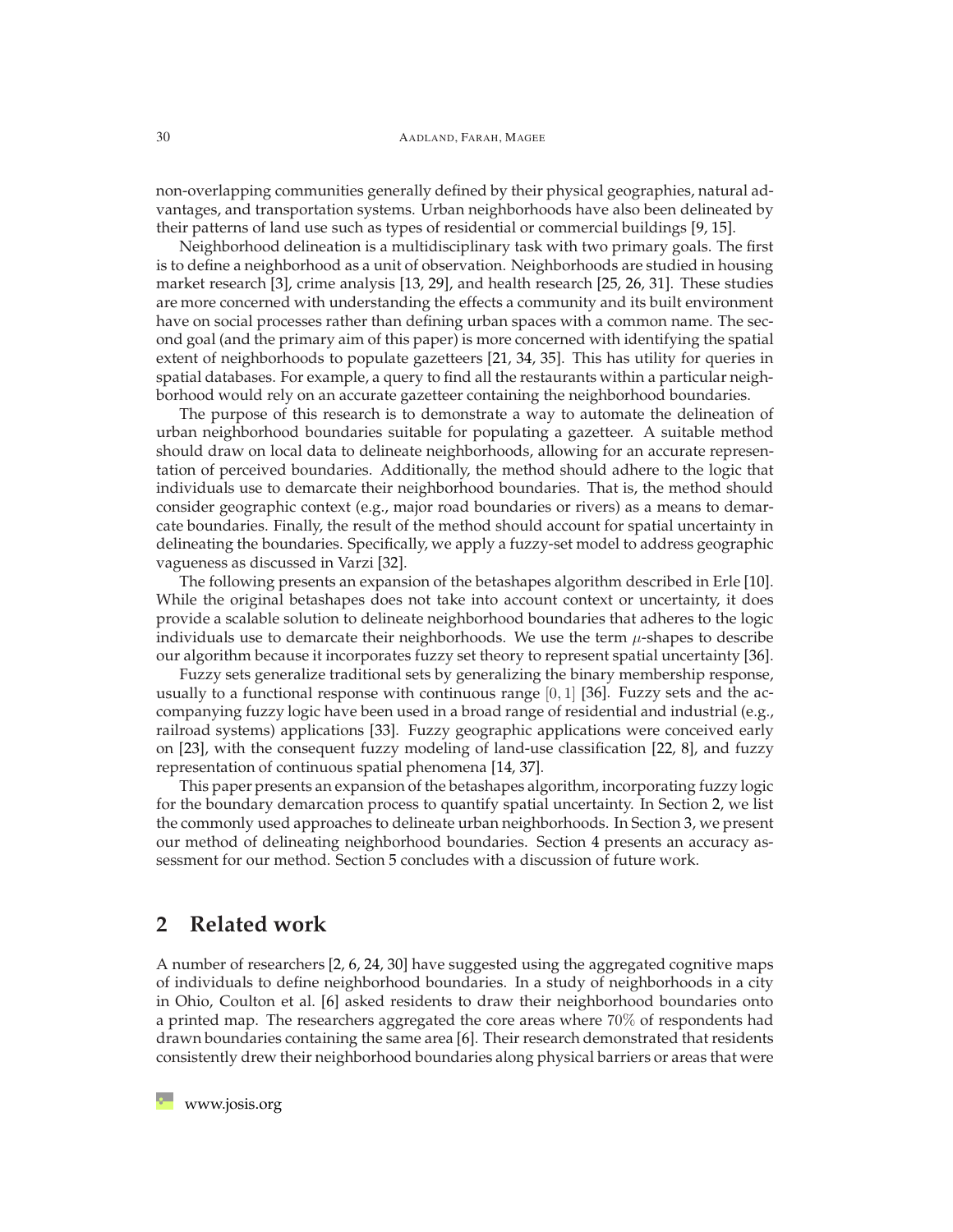considered to have different socio-demographic attributes. While this work demonstrates a way to map the perceived boundaries of urban neighborhoods, the time to recruit and train local experts is prohibitive in relation to setting provisions to collect volunteered geographic information.

Other solutions have been explored to derive the spatial footprints of vague geographic regions (e.g., neighborhoods) using aggregated volunteered geographic information [\[7,](#page-12-5) [16,](#page-13-9) [18\]](#page-13-10). These solutions rely on point-to-area methods to estimate the spatial footprint of imprecise geographic regions. One key advantage of point-to-area methods is that they are able to leverage volunteered geographic information (VGI) from popular social media platforms and thus provide a scalable means to populate gazetteers.

Kernel density estimates (KDE) are commonly used to delineate vague regions from point datasets [\[16,](#page-13-9) [20\]](#page-13-11). This method assigns a certainty to every point using a kernel function. This has the advantage of simplicity but lacks support for geographic context. Additionally, KDE allow for areas to be disjoint and may not create a realistic representation of neighborhoods which are compact and spatially contiguous.

Alani et al. [\[1\]](#page-11-2) use Voronoi diagrams to estimate the areal extent of large vernacular regions of Scotland. This method requires the use of negative space. That is, it is necessary to have a set of points that are positively in the region as well as a set that are definitely outside of the region. A key limitation to this method is that the borders are unlikely to adhere to standard boundaries, since Voronoi cells are driven by the point distribution of the VGI.

Reinbacher et al. [\[27\]](#page-14-9) used  $\alpha$ -shapes to determine the spatial extent of the South of France from point coordinates. This approach cannot deal with context (e.g., physical boundaries) or areas with varying density. Density is especially problematic when using geographic information derived from social media posts. For example, popular tourist destinations tend to be over represented in Flickr datasets whereas residential areas are underrepresented in coverage [\[18\]](#page-13-10). This makes it difficult to determine the extent of primarily residential neighborhoods.

Wilske [\[34\]](#page-14-2) uses geotagged social media documents (Flickr photos) annotated with place names to approximate the boundaries of neighborhoods in New York City. The author uses fuzzy sets to represent the spatial footprint of each neighborhood. The model represents a vague region through a pair of concentric regions with determinate boundaries [\[5\]](#page-11-3). This model assumes that a vague region has a core area that can be unambiguously assigned to the region, the lower approximation, surrounded by an area where membership within the region is uncertain, the upper approximation. Wilske [\[34\]](#page-14-2) uses the spatial median derived from all geo-tagged documents to define the lower approximation of the model and defines the upper approximation as the convex hull (of the same set of geotagged documents).

The method described in Wilske [\[34\]](#page-14-2) provides a scalable means to populate gazetteers using the spatial footprints of neighborhood boundaries. This method has two key limitations. First, the convex hull drawn around the individual VGI points is arbitrary and is unlikely to adhere to the perceived boundaries of individual residents. Second, the distance from the spatial median is not an informative measure for vague boundaries. The certainty that an area belongs to a neighborhood is not the same in all directions from the spatial median and is determined by other factors (e.g., physical barriers).

Erle [\[10\]](#page-12-2) provides a possible point-to-area solution to generate neighborhood boundaries that considers the physical geography of a city. His method uses line datasets for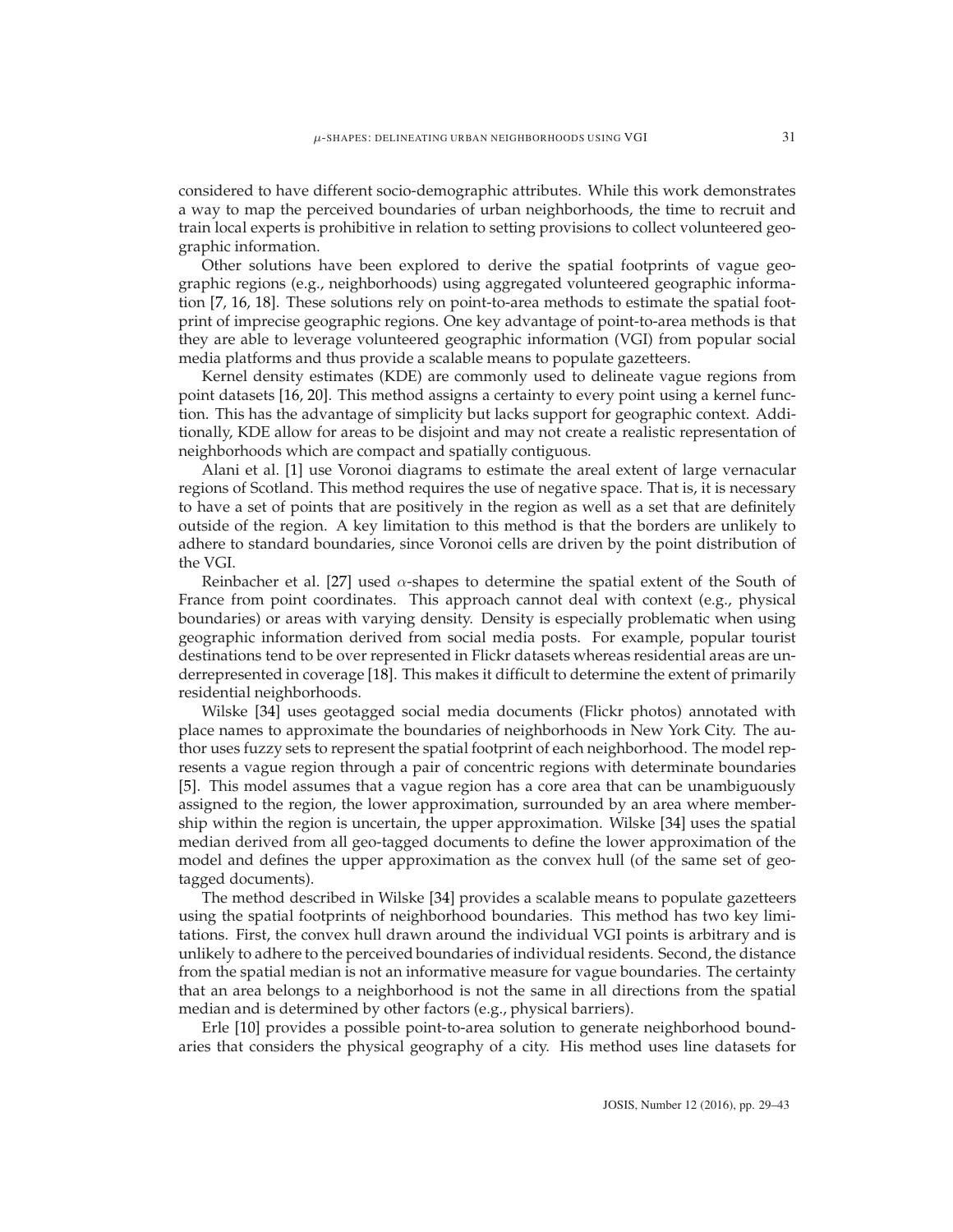major physical barriers (e.g., roadways, rivers, railroads) to partition the area of a city into meaningful geographic primitives (blocks). Each block is then assigned to a neighborhood based on its proximity to a set of geographic coordinates tagged with a place name. A key limitation to this approach is that it does not account for spatial uncertainty when determining neighborhood boundaries. In the next section, we present a modification to the betashapes algorithm using an index to represent spatial uncertainty.

### <span id="page-3-0"></span>**3 Methods**

Given a spatial extent S and a set of associated features (e.g., roads, rivers, railways), we can partition  $S$  by the features' boundaries, into the set of blocks  $B$ . (While geographic feature data may not be sufficient to partition, e.g., a rural spatial extent or a spatial extent with few associated geographic layers, we assume the feature set of an urban environment, particularly one associated with VGI, is rich enough to partition S. Spatial extents with feature sets failing this assumption our beyond the scope of this work.) A  $\mu$ -shape is a contiguous region  $R \subseteq B$ , such that, each  $b \in B$  comprising R has one or more fuzzy metrics reflecting b's degree of membership to R. Intuitively, we think of each  $\mu$ -shape as a fuzzy neighborhood. Given  $S$  and a set of polylines representing urban boundaries and natural barriers, point set  $P$  of VGI, and a user-defined number,  $k$ , of nearest neighbors (by Euclidean distance from the centroid of a block), the  $\mu$ -shapes algorithm (Algorithms 1–3) generates a set of  $\mu$ -shapes, each a contiguous collection of blocks, with boundaries that adhere to the physical structure of a city, and two fuzzy metrics. The first metric,  $\mu_{\text{VGI}}(b)$ , is the fraction of VGI from block  $b's k$  nearest neighbors reporting membership to R. The second metric,  $\mu_{ADJ}(b)$ , is the fraction of blocks adjacent to b, reporting the same parent neighborhood  $R$  as  $b$ .

**Algorithm 1** µ*-shapes*

*Input*: A set of points P over a spatial extent S, each with a VGI neighborhood *name*; a set of polylines, representing urban boundaries and natural barriers; and a natural number  $k$ , where  $1 \leq k \leq |P|$ .

*Output*: A set of blocks *B* that partition *S*; for each block in *B*, the assigned parent neighborhood's *name* and  $\mu_{\text{VGI}}$  and  $\mu_{\text{ADJ}}$  values

- 1. Given S and a set of polylines, representing urban boundaries and natural barriers, generate the corresponding set of blocks  $B$ , where  $B$  is a partition of  $S$ .
- 2. For each block  $b$  in  $B$ :
	- a. Determine the k nearest neighbors, the points closest to the centroid of  $b, P_b$ ;
	- b. *BlockNbhd*( $b, P_b$ ): compute *b's* parent neighborhood *name* and  $\mu_{VGI}(b)$ ;
	- c. *BlockScore*( $b, A_b$ ): compute  $\mu_{\text{ADJ}}(b)$ .

In this work, each block is assigned to a unique neighborhood, or in rare cases, unassigned. We could have defined the  $\mu$ -shape to assign each block fuzzy metric scores for each neighborhood *name*, but this would have created a scaling challenge. Thus, we opted for low computational cost over complete fuzzy membership. Alternative definitions of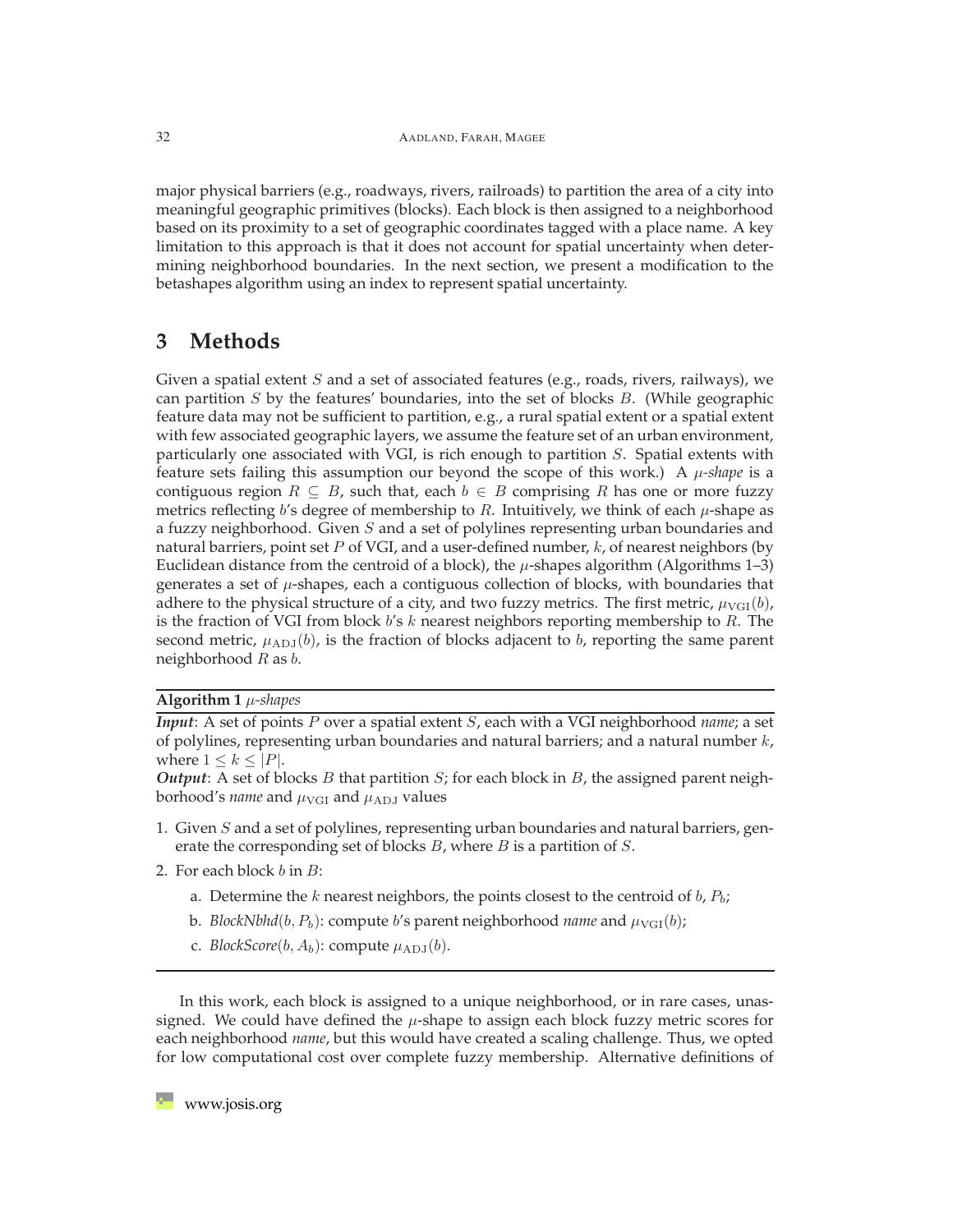#### **Algorithm 2**  $BlockNbhd(b, P_b)$

```
Input: Block b and the k nearest points from the centroid of b, P<sub>b</sub>Output: The name of b's parent neighborhood and the VGI membership value of b, \mu_{VGI}(b)
```
- 1. If *name* has a mode *m* among the points in  $P_b$ :
	- a. Set block name to  $m$ , *b.name* =  $m$ ;
	- b. Compute  $\mu_{VGI}(b) = |m|/k$ , the fraction of points in  $P_b$  with name *b.name*.
- 2. Else:
	- a. If  $|P_b| == 2$ :
		- i. Block  $b$  is not assigned to a neighborhood;
		- ii. End.
	- b. Else:
		- i. Remove the furthest point from  $P_b$ ,  $P_b \leftarrow P_b$  "furthest point";
		- ii. *BlockNbhd* $(b, P_b)$ ;
		- iii. End.
	- c. End.
- 3. End.

 $\mu$ -shape could be formulated that enrich neighborhood membership with limited increase in computational cost.

 $\mu_{\text{VGI}}$  and  $\mu_{\text{ADJ}}$  address complementary aspects of neighborhood membership. The former metric is a measure of social consensus and therefore dependent on variations in the population that contributes VGI, as well as confounders, such as mobile device dead zones. The latter metric is a measure of physical adjacency and therefore subject to boundary effects and the geometric nature of the urban and natural boundaries. In the section that follows, we evaluate the  $\mu$ -shapes algorithm and the performance of the two fuzzy metrics, via a case study.

#### **Algorithm 3** *BlockScore*(b, Ab)

*Input*: Assigned block  $b$  and its adjacent blocks  $A_b$ *Output*: The adjacency membership of  $b$ ,  $\mu_{ADJ}(b)$ 

- 1. Initialize  $Adj\_Count = 0$ .
- 2. For each adjacent block  $a$  in  $A_b$ :
	- a. If *a.name* == *b.name*: i. *Adj Count*++;

b. End.

- 3.  $\mu_{ADJ}(b) = Adj\_Count/|A_b|$ , the fraction of blocks in  $A_b$  with the same name as b.
- 4. End.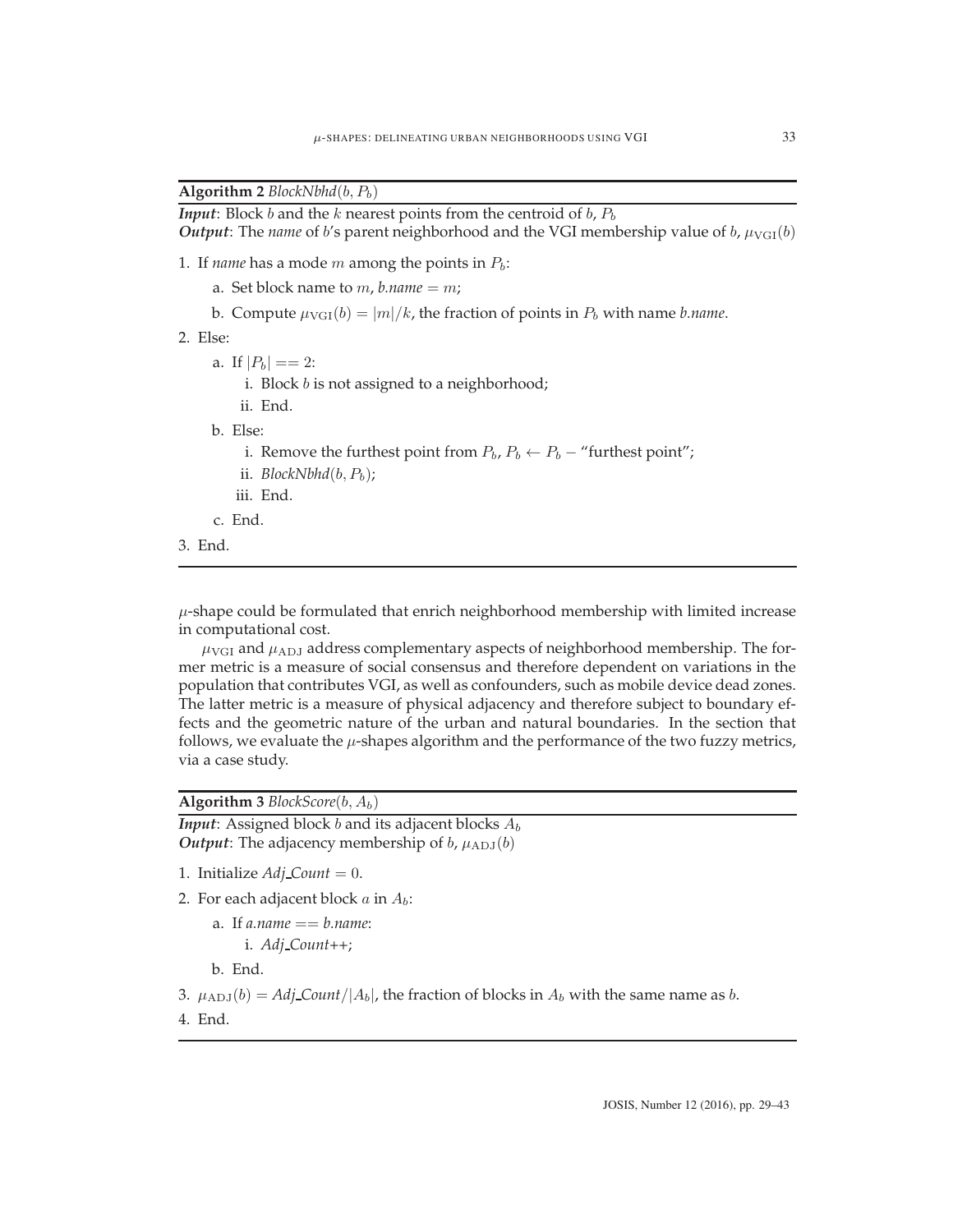## <span id="page-5-0"></span>**4 Experiment and results**

We present the performance of our algorithm against one technique for delineating neighborhood boundaries. Namely, we evaluate how well our algorithm compares to hand drawn boundaries by community experts. A full comparison of our algorithm to other methods is beyond the scope of this project and is left for future work.

The test dataset was derived from the Map Kibera Project ( $http://mapkibera.org$ ), a resident led effort to map the neighborhoods and community amenities of the Kibera region of Nairobi, Kenya. The dataset consists of a shapefile of VGI, GPS points with an assigned toponym for one of fifteen neighborhoods. Additionally, the dataset contains a set of polygons for the neighborhood boundaries. The line dataset used to represent major physical barriers (and thus potential neighborhood boundaries) was derived from road, river, and railway data courtesy of OpenStreetMap, an open source repository of transportation data.

The Map Kibera Project is a community and NGO effort to collect significant geographic features of Kibera. The group splits into teams to collect points of interest (e.g., schools, clinics) throughout the community using GPS receivers. Each point has the neighborhood that the point resides in as part of its metadata. The neighborhood assignment to individual points was determined through consensus with the residents involved in the project. We use the point locations and the metadata as the input to test our algorithm. The neighborhood boundaries were hand-drawn over a satellite image of Kibera by a group of residents and volunteers. We use the resident drawn boundaries as the basis of comparison for our algorithm. The Kibera dataset was selected because the neighborhood boundaries were community derived rather than defined administratively or by a cartographic expert. Moreover, the VGI point data is well distributed and each labelled point falls into its respective neighborhood. Figure [1](#page-6-0) shows the neighborhood boundaries overlaid with their respective neighborhood points.

Figure [2](#page-7-0) shows the areal extent of Kibera overlaid with a dataset of aggregated line barriers (roadways, rivers, and railways). The blocks that are used for the evaluation were derived from the polyline data and the vector shapefile for the boundary of Kibera. The Kibera boundary data was split into pieces by the overlain polyline data. In the evaluation, the blocks are the spaces between the polylines. This was done in ArcGIS using the "Cut Polygons" tool [\[11\]](#page-12-6). The size and shape of the blocks are determined by, and sensitive to the availability of, the polyline data.

Referring to the algorithm, each block is assigned to a neighborhood based on the mode nominal value of the nearest  $k$  VGI points. After each block is assigned to a neighborhood, the fuzzy metrics  $\mu_{\text{VGI}}$  and  $\mu_{\text{ADJ}}$  are computed, indicating the degree of membership of a block to the neighborhood. Figure [3](#page-8-1) presents the neighborhood assignment. Each neighborhood derived from the  $\mu$ -shapes algorithm is overlaid with its original neighborhood. Block misassignment can occur if either the original boundaries are not derived from a line barrier (e.g., a park) or if the point coverage for nearby primitives is sparse.

A key limitation of the original betashapes algorithm [\[10\]](#page-12-2) is that it does not provide a measurement for spatial uncertainty. It is important to express and be able to visualize spatial uncertainty because of the inherent vagueness of neighborhood boundaries. Thus, the use of fuzzy sets in this paper. Figure [3](#page-8-1) shows the neighborhoods derived from the  $\mu$ -shapes algorithm overlaid with their respective blocks. The red boundaries illustrate the boundaries of the reference neighborhoods.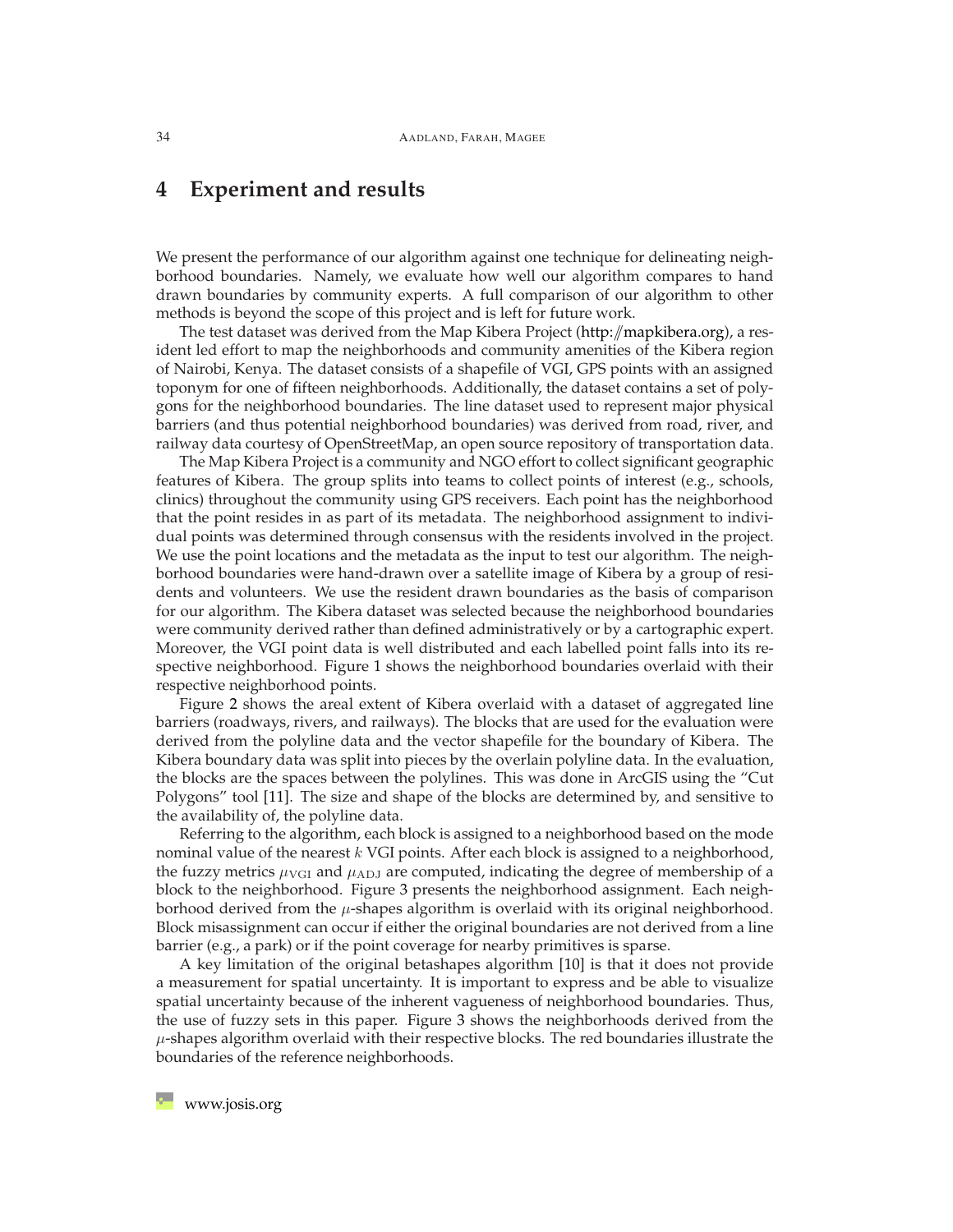

<span id="page-6-0"></span>Figure 1: Kibera reference neighborhoods and the corresponding VGI point dataset, where each VGI point falls in its parent neighborhood.

Figure [4](#page-9-0) presents the mapped  $\mu_{\text{ADJ}}$  and  $\mu_{\text{VGI}}$  results. The bottom panel presents neighborhood assignment using the adjacency fuzzy metric,  $\mu_{ADJ}$ , while the top panel presents assignment when using the VGI fuzzy metric,  $\mu_{\text{VGI}}$ . Here, we used Jenks natural breaks to stratify the symbology in each figure. Darker areas on the map indicate a higher membership value as determined by  $\mu_{\text{ADJ}}$  or  $\mu_{\text{VGI}}$ .

For comparison purposes with the reference dataset, which has a traditional set notion of membership, we merge the blocks by their assigned neighborhood, regardless of the fuzzy metric scores. In practice, a minimum fuzzy metric threshold may improve accuracy of neighborhood assignment. We opted to compare block assignment to neighborhoods against the reference dataset, using the minimum membership assignment.

To compare the algorithm's neighborhood assignment against the reference neighborhoods, a confusion matrix was calculated. The confusion matrix was derived by comparing the reference neighborhoods against the  $\mu$ -shape neighborhoods (Figure [5\)](#page-10-0). From the confusion matrix, a number of classification metrics can be derived. We computed the sensitivity, the accuracy, and the kappa coefficient for each neighborhood, and the overall accuracy and kappa coefficient for the algorithm's entire output. A kappa coefficient is a measure of inter-rater agreement which determines the extent to which the agreement of a classification is due to "true" agreement rather than mere "chance agreement" [\[4\]](#page-11-4).

Tables [1](#page-11-5) and [2](#page-11-6) present the neighborhood and overall results, respectively. The overall accuracy of the neighborhood classification is approximately 90%, with a kappa coefficient of 91% better than random labelling. The average sensitivity is approximately 90% and all but four classes have a sensitivity greater than 85%. The lowest sensitivity (Kambi Muru)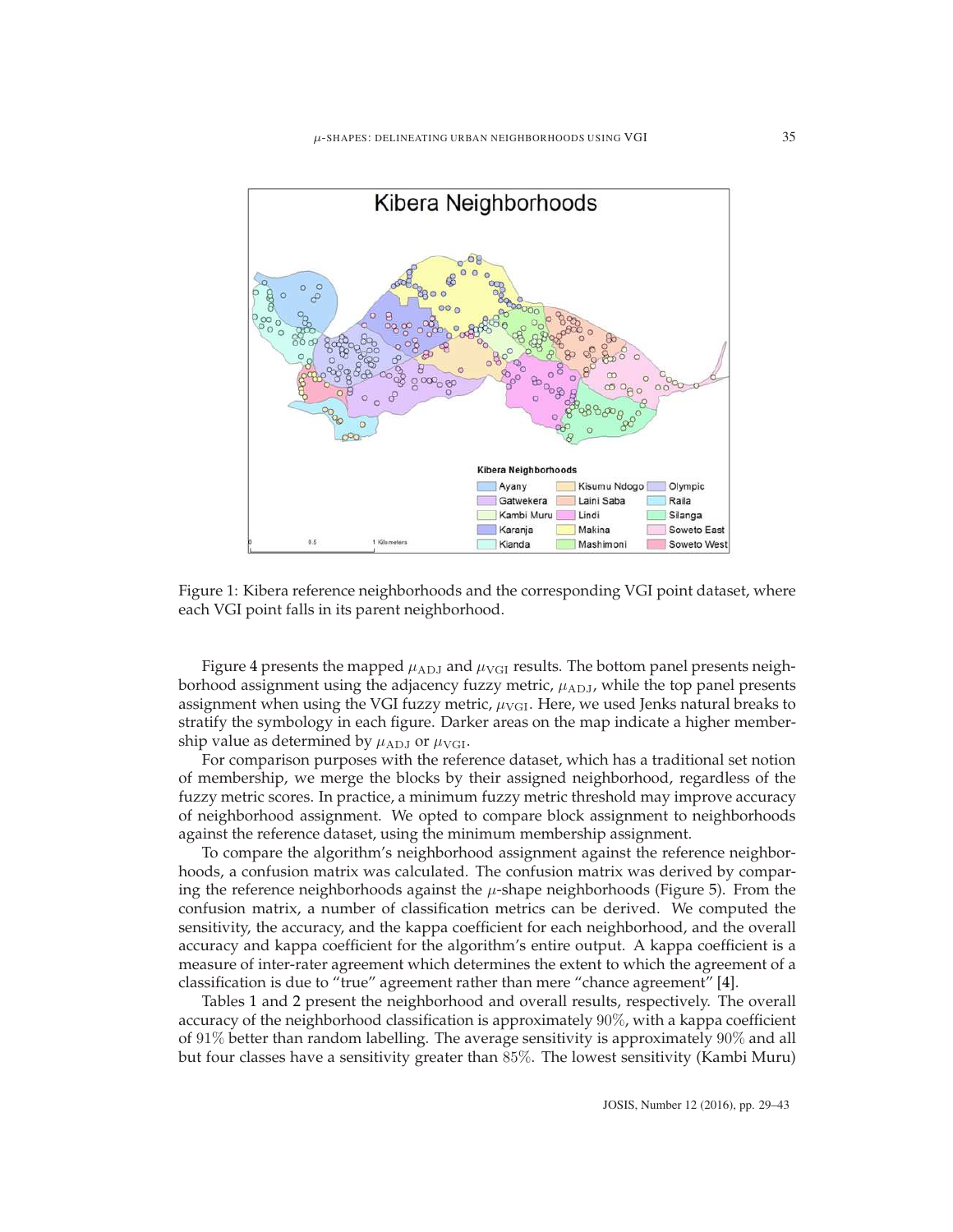

<span id="page-7-0"></span>Figure 2: Kibera blocks ( $n = 235$ ) generated by Kibera Highways line dataset from Open-StreetMap.

can be explained by the proximity measurement used to classify neighborhood blocks: while a VGI point labelled Kambi Muru overlaps a misclassified block, the mode for the nearest k points was attributed to the Kisumu Ndogo neighborhood. This demonstrates that the  $\mu$ -shapes algorithm is sensitive to the selection of k and the VGI's distribution.

We evaluated  $\mu_{\rm ADJ}$  and  $\mu_{\rm VGI}$ 's ability to differentiate between a neighborhood's boundary blocks D (blocks that are adjacent to or overlap two or more neighborhoods), exterior blocks E (blocks that are not in D and on the boundary of the spatial extent  $S$ ), and interior blocks I (blocks that are not in D or E), relative to the neighborhoods. To compute  $D$ , E, and I, we used a combination of spatial queries in ArcGIS [\[11\]](#page-12-6), followed by visual inspection to finalize assignment to  $D$ ,  $E$ , or  $I$ . This assignment was made only when there was agreement between the reference and computed neighborhoods and when a block could be assigned to a unique block category. From the 235 Kibera blocks, we found 99 boundary blocks  $D$ , 41 exterior blocks  $E$ , 71 interior blocks  $I$ , and 24 blocks for which assignment was not possible. We applied one-way analysis of variance test (ANOVA) to the values of  $\mu_{ADJ}$  and  $\mu_{VGI}$  by block group (*D, E,* and *I*), followed by multiple comparisons analysis (Table [3\)](#page-12-7). For each fuzzy metric, for each block group pair, the table summarizes the difference of means, 95% confidence intervals of the lower and upper limits of the difference of means, and the *p*-value. If the difference of means interval does not contain 0 and  $p \le 0.05$ , then the fuzzy metric has successfully differentiated between the block groups. We see that  $\mu_{ADJ}$  and  $\mu_{VGI}$  were able to distinguish between block groups D and E, and D and I, but not E and I. Since E and I can be distinguished by virtue of their relationship to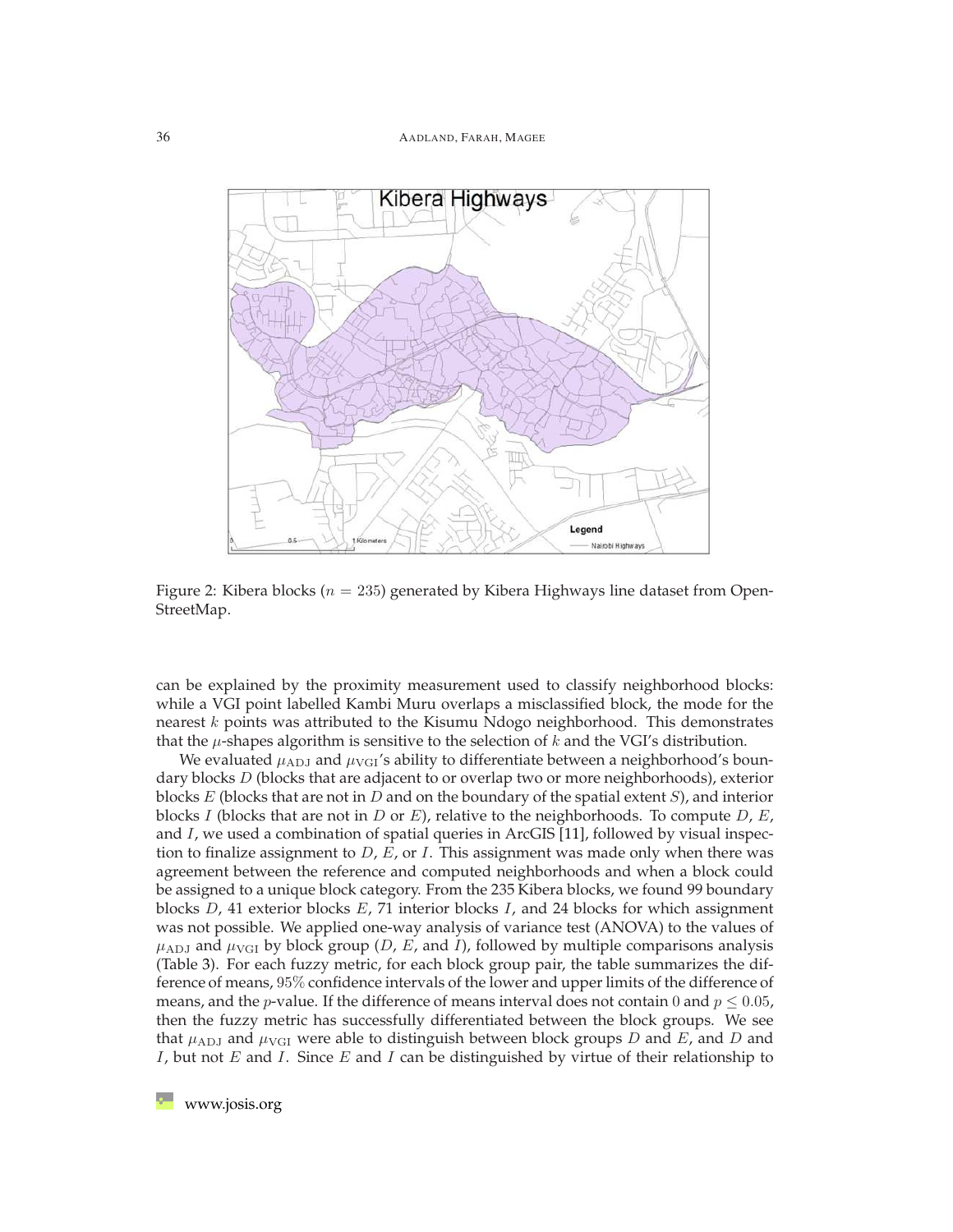#### Assigned Blocks vs. Original Boundaries



<span id="page-8-1"></span>Figure 3: The reference Kibera neighborhoods (red polylines) and the algorithm's block assignment to neighborhoods (colored by neighborhood).

the boundary of the spatial extent  $S$ , the results imply that we can distinguish between any two block groups.

Since the ANOVA results are similar for  $\mu_{\text{ADJ}}$  and  $\mu_{\text{VGI}}$ , it is not clear that both metrics are needed to score block membership to a neighborhood. To assess the degree of independence of the two fuzzy metrics for this case study, we computed the linear correlation coefficient between  $\mu_{\text{ADJ}}$  and  $\mu_{\text{VGL}}$ , yielding  $R^2 = 0.38$ . The low correlation indicates a degree of independence between the metrics, suggesting that further investigation of  $\mu_{\rm ADJ}$ and  $\mu_{\text{VGI}}$  is required.

## <span id="page-8-0"></span>**5 Discussion and future work**

The  $\mu$ -shapes algorithm couples VGI data, specifically OpenStreetMap data and geotagged social media posts, with existing natural and infrastructural boundary data to address automated neighborhood delineation. Despite the data dependencies, in light of the recent surge in VGI, we expect the  $\mu$ -shapes algorithm to be broadly applicable.

The confusion matrix comparison between the reference dataset and algorithm's output demonstrated high sensitivity and accuracy for this case study. ANOVA indicated that  $\mu_{ADJ}$  and  $\mu_{VGI}$  were able to distinguish between boundary (D) and interior (I) blocks, but neither metric could differentiate between exterior  $(E)$  and interior  $(I)$  blocks. However,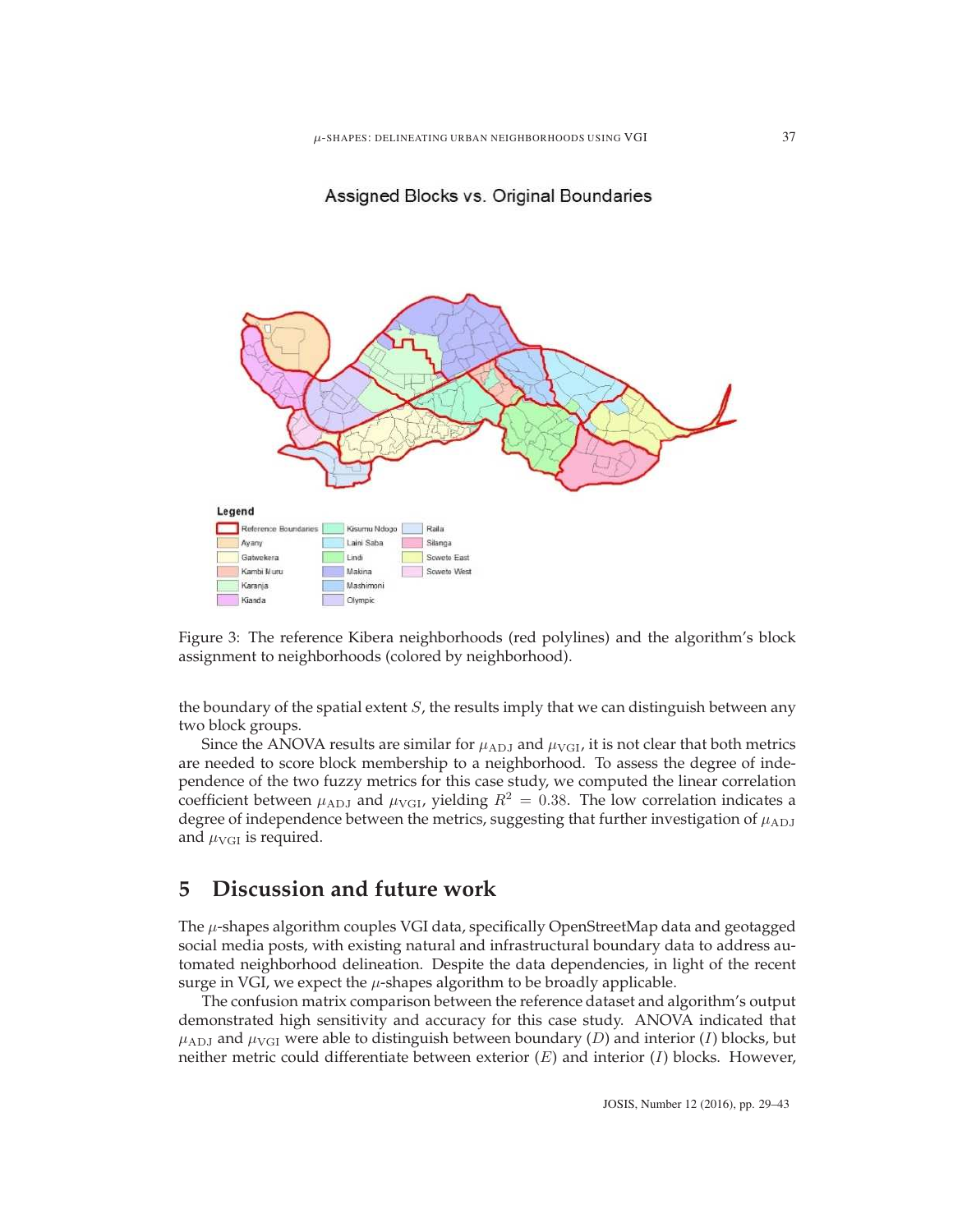38 AADLAND, FARAH, MAGEE



<span id="page-9-0"></span>Figure 4: Kibera neighborhoods and the blocks comprising them, scored according to the fuzzy metrics  $\mu_{\text{ADJ}}$  (bottom) and  $\mu_{\text{VGI}}$  (top).

a simple spatial query can distinguish between blocks in  $E$  and  $I$  based on whether they lie on the boundary of the spatial extent  $S$  or not. Thus, given the inputs required by this research and a GIS to perform simple spatial queries, the  $\mu$ -shapes algorithm proves effective in delineating neighborhoods, and in distinguishing between different parts of a neighborhood.

The  $\mu$ -shape was defined for scalability, which is why each block is assigned to a unique neighborhood. For large geographic regions, it would be impractical to assess the degree of block membership to each neighborhood in the feature space. Having said that, alternative  $\mu$ -shape definitions that score fuzzy block membership to multiple neighborhoods is conceivable, and may be desirable in certain instances.

There are a number of practical limitations to this algorithm. First, if a neighborhood lacks VGI representation, nearby neighborhoods will expand without limitation. Second, it requires supporting vector data to construct the blocks. Third, the algorithm performs poorly when there are too few points to initialize a mode or when the point distribution is biased. Finally, the output is sensitive to the selection of  $k$  (nearest neighbors).

It is worth noting that the Kibera dataset provides a near perfect dataset to test the  $\mu$ -shapes algorithm. Other datasets, such as geotagged photos, will inevitably require some pre-processing step to filter outliers and mistagged points. The Kibera neighborhood boundaries were also mapped directly to hard physical barriers (i.e., roadways). The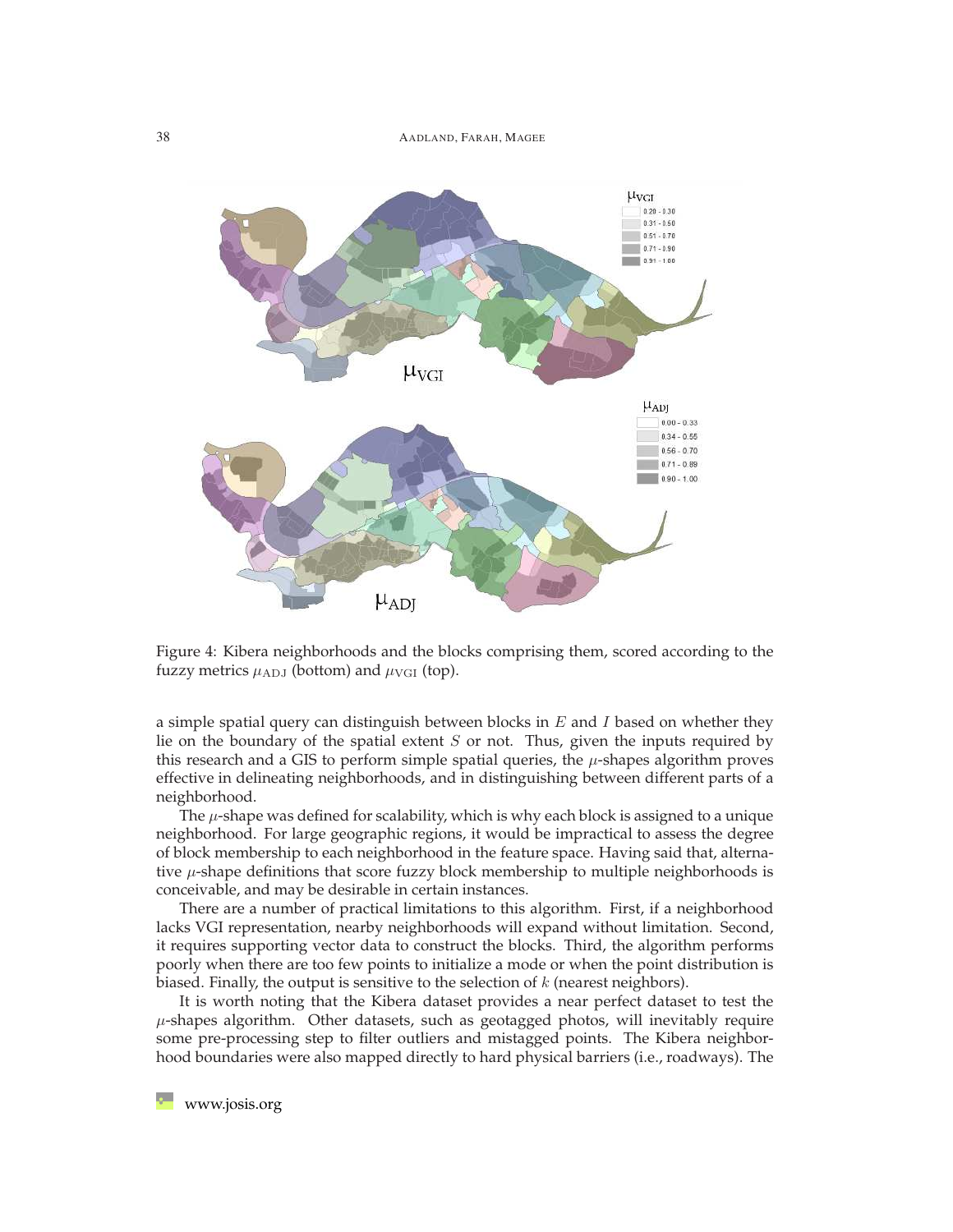

<span id="page-10-0"></span>Figure 5: The reference Kibera neighborhoods (top) and the neighborhood assignments, as computed by the  $\mu$ -shapes algorithm (bottom).

 $\mu$ -shapes algorithm can accommodate other physical barriers, such as sharp changes in elevation or large parks, or more abstract boundaries, such as areas of different socio-economic status, only if these boundaries/barriers have been previously delineated.

Previous work has addressed topological classification of a region based on a pointset of data, and could be applied to handle misassignment arising from boundary, or other topological features [\[12,](#page-12-8) [19,](#page-13-12) [28\]](#page-14-10). This could support automated handling of each topological subcase rather than the present system that requires a human to form a judgement about the block's group membership, when the fuzzy metrics have low scores.

In future work, we will evaluate a broader scope of membership metrics, including the application of consensus over a set of metrics to arrive at a fuzzy determination of block membership to a neighborhood. The algorithm will also be generalized to accommodate sparse datasets, to weigh the importance of the  $k$  nearest neighbors according to their distance from the block, to let  $k$  vary according to the distribution of VGI, and to address regions where block computation is challenged by limited boundary information.

### **Acknowledgments**

This research was supported in part by an appointment to the Visiting Scientist Fellowship at the National Geospatial-Intelligence Agency administered by the Oak Ridge Institute for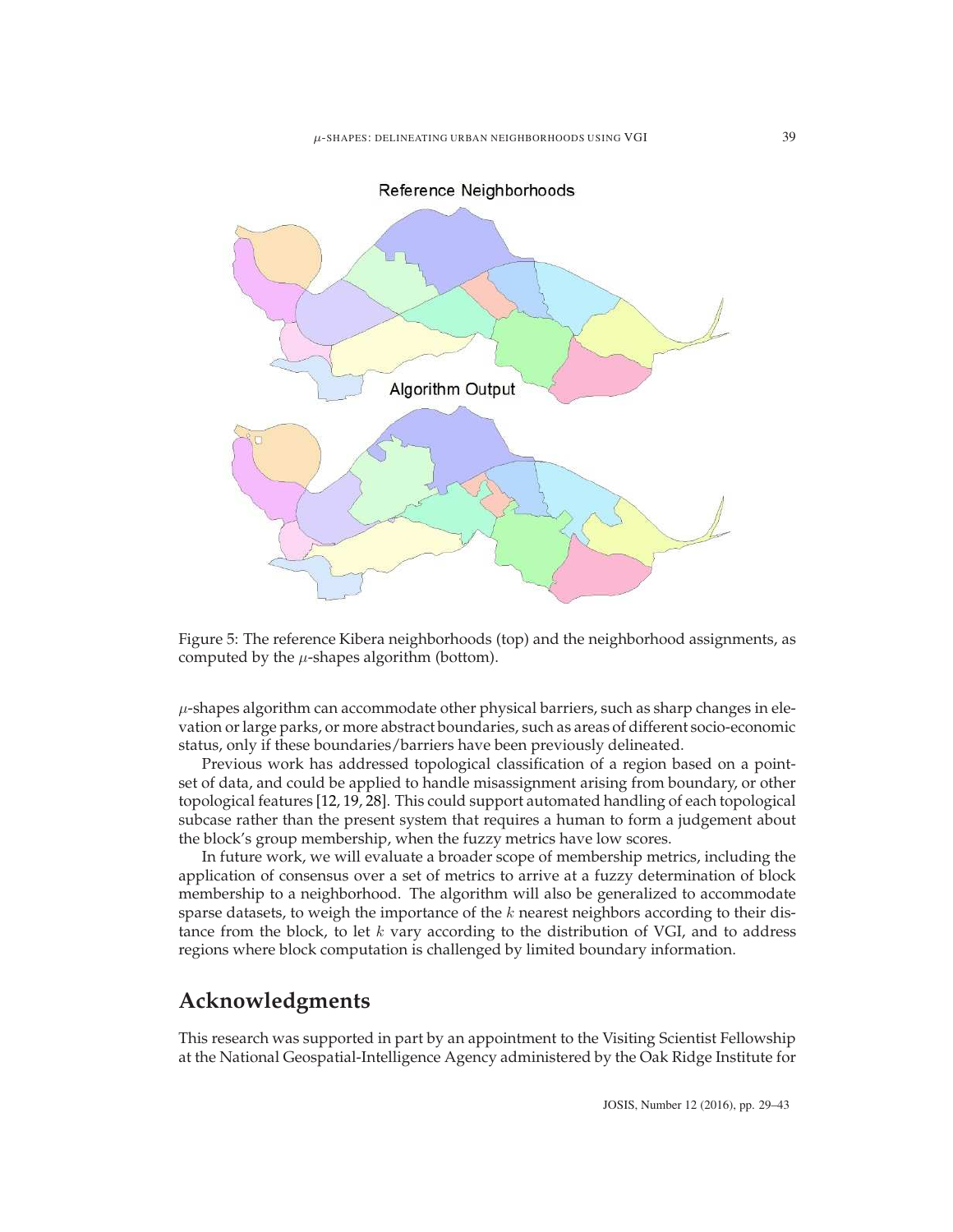| Reference class | Sensitivity | Accuracy | Class kappa |
|-----------------|-------------|----------|-------------|
| Kianda          | 1.00        | 0.97     | 1.00        |
| Silanga         | 1.00        | 0.97     | 1.00        |
| Ayany           | 0.98        | 1.00     | 0.98        |
| Raila           | 0.98        | 0.98     | 0.98        |
| Lindi           | 0.97        | 0.93     | 0.96        |
| Kisumu Ndogo    | 0.96        | 0.86     | 0.96        |
| Gatwekera       | 0.96        | 0.93     | 0.95        |
| Laini Saba      | 0.95        | 0.87     | 0.94        |
| Mashimoni       | 0.95        | 0.97     | 0.95        |
| Soweto East     | 0.88        | 1.00     | 0.87        |
| Karanja         | 0.87        | 0.62     | 0.86        |
| Makina          | 0.85        | 0.95     | 0.83        |
| Soweto West     | 0.78        | 0.92     | 0.77        |
| Olympic         | 0.75        | 0.93     | 0.74        |
| Kambi Muru      | 0.70        | 0.95     | 0.70        |

<span id="page-11-5"></span>Table 1: Neighborhood-level assessment of the  $\mu$ -shapes algorithm's classification.

| $[{\rm tbh!]}\equiv$ | Overall Accuracy Overall Kappa |     |  |
|----------------------|--------------------------------|-----|--|
|                      | .90                            | .91 |  |

<span id="page-11-6"></span>Table 2: Overall assessment of the  $\mu$ -shapes algorithm's classification.

Science and Education through an interagency agreement between the U.S. Department of Energy and NGA.

## <span id="page-11-2"></span>**References**

- [1] ALANI, H., JONES, C. B., AND TUDHOPE, D. Voronoi-based region approximation for geographical information retrieval with gazetteers. *International Journal of Geographical Information Science 15*, 4 (2001), 287–306. [doi:10.1080/13658810110038942.](http://dx.doi.org/10.1080/13658810110038942)
- <span id="page-11-0"></span>[2] CAMPBELL, E., HENLY, J. R., ELLIOTT, D. S., AND IRWIN, K. Subjective constructions of neighborhood boundaries: lessons from a qualitative study of four neighborhoods. *Journal of Urban Affairs 31*, 4 (2009), 461–490. [doi:10.1111/j.1467-9906.2009.00450.](http://dx.doi.org/10.1111/j.1467-9906.2009.00450)
- <span id="page-11-1"></span>[3] CLAPP, J. M., AND WANG, Y. Defining neighborhood boundaries: Are census tracts obsolete? *Journal of Urban Economics 59*, 2 (2006), 259–284. [doi:10.1016/j.jue.2005.10.003.](http://dx.doi.org/10.1016/j.jue.2005.10.003)
- <span id="page-11-4"></span>[4] COHEN, J. Weighted kappa: Nominal scale agreement provision for scaled disagreement or partial credit. *Psychological bulletin 70*, 4 (1968), 213.
- <span id="page-11-3"></span>[5] COHN, A. G., AND GOTTS, N. M. The "egg-yolk" representation of regions with indeterminate boundaries. *Geographic objects with indeterminate boundaries 2* (1996), 171–187. 10.1.1.30.1000.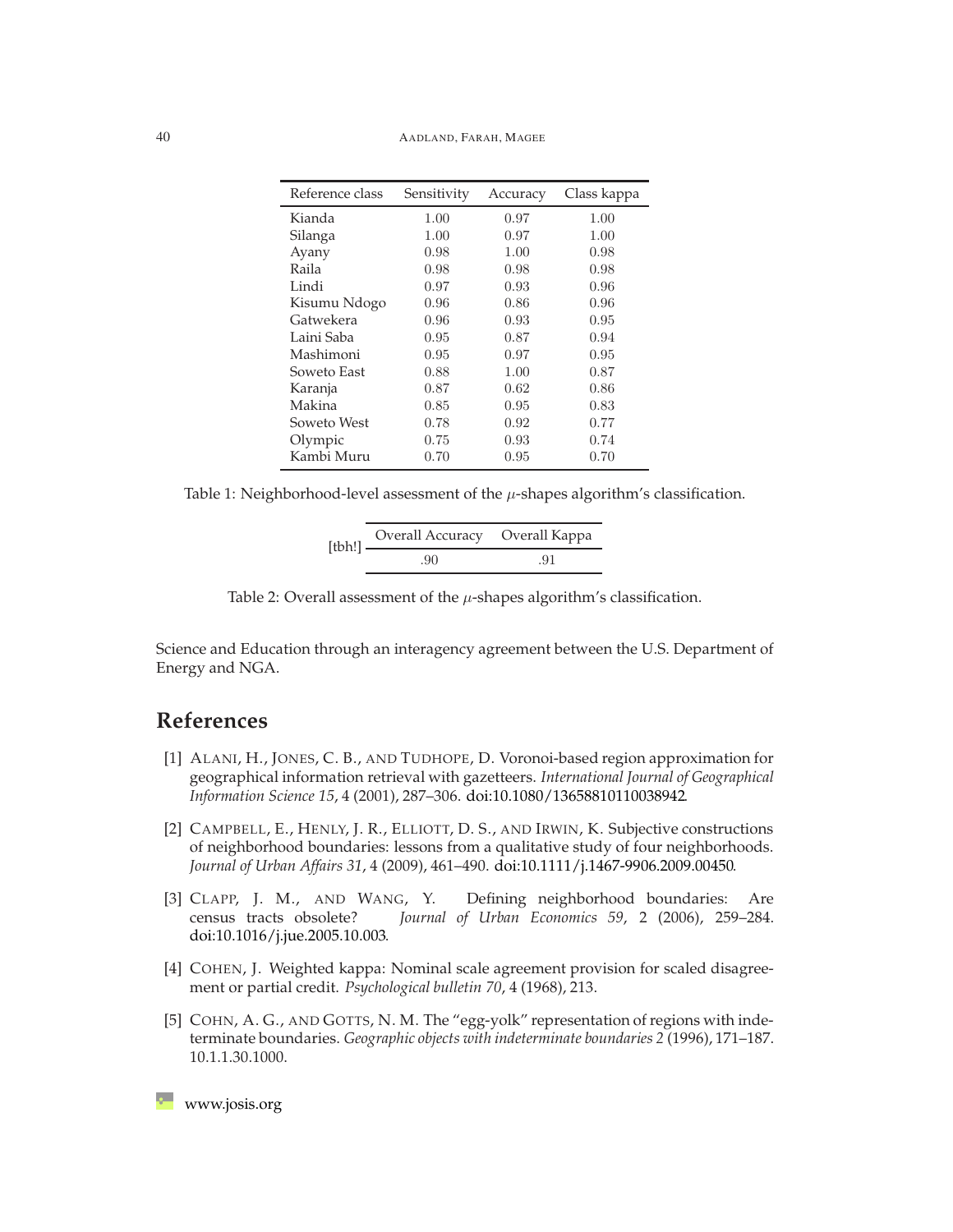| Pair                 | LL 95% CI                     | Difference of Means           | UL 95% CI                  | $\mathcal{p}$                    |
|----------------------|-------------------------------|-------------------------------|----------------------------|----------------------------------|
| D, E<br>D, I<br>E, I | $-0.45$<br>$-0.46$<br>$-0.10$ | $-0.38$<br>$-0.40$<br>$-0.02$ | $-0.30$<br>$-0.33$<br>0.06 | $9.56E-10$<br>$9.56E-10$<br>0.85 |
|                      |                               |                               |                            |                                  |
|                      |                               | Metric $\mu_{VGI}$            |                            |                                  |
| Pair                 | LL 95% CI                     | Difference of Means           | UL 95% CI                  | $\mathcal{p}$                    |

Metric  $\mu_{ADJ}$ 

<span id="page-12-7"></span>Table 3: The results of balanced one-way ANOVA with post-hoc multiple comparisons analysis provides evidence that both  $\mu_{\rm ADJ}$  and  $\mu_{\rm VGI}$  differentiate between block groups D and  $E$ , and  $D$  and  $I$ , but not  $E$  and  $I$ .

- <span id="page-12-4"></span>[6] COULTON, C. J., KORBIN, J., CHAN, T., AND SU, M. Mapping residents' perceptions of neighborhood boundaries: A methodological note. *American Journal of Community Psychology 29*, 2 (2001), 371–383. [doi:10.1023/A:1010303419034.](http://dx.doi.org/10.1023/A:1010303419034)
- <span id="page-12-5"></span>[7] DAVIES, C., HOLT, I., GREEN, J., HARDING, J., AND DIAMOND, L. User needs and implications for modelling vague named places. *Spatial Cognition & Computation 9*, 3 (2009), 174–194. [doi:10.1080/13875860903121830.](http://dx.doi.org/10.1080/13875860903121830)
- <span id="page-12-3"></span>[8] DRAGICEVIC, S. Coupling fuzzy sets theory and gis-based cellular automata for landuse change modeling. In *Proc. IEEE Annual Meeting of NAFIPS, Processing Fuzzy Information* (2004), vol. 1, IEEE, pp. 203–207. [doi:10.1109/NAFIPS.2004.1336277.](http://dx.doi.org/10.1109/NAFIPS.2004.1336277)
- <span id="page-12-0"></span>[9] DUNCAN, M. J., WINKLER, E., SUGIYAMA, T., CERIN, E., LESLIE, E., AND OWEN, N. Relationships of land use mix with walking for transport: Do land uses and geographical scale matter? *Journal of urban health 87*, 5 (2010), 782–795. [doi:10.1007/s11524-010-9488-7.](http://dx.doi.org/10.1007/s11524-010-9488-7)
- <span id="page-12-2"></span>[10] ERLE, S. It's a beautiful day in the neighborhood! http://[github.com/simplegeo/](https://github.com/simplegeo/betashapes/blob/master/BLOG_POST.mkd) [betashapes/blob/master/BLOG](https://github.com/simplegeo/betashapes/blob/master/BLOG_POST.mkd) POST.mkd, 8/5/102 2012.
- <span id="page-12-6"></span>[11] ESRI. Splitting a polygon by an overlapping feature. http://[http://desktop.arcgis.](desktop.arcgis.com/en/arcmap/10.3/manage-data/editing-fundamentals/splitting-a-polygon-by-an-overlapping-line-feature.htm) [com/en/arcmap/10.3/manage-data/editing-fundamentals/splitting-a-polygon-by](desktop.arcgis.com/en/arcmap/10.3/manage-data/editing-fundamentals/splitting-a-polygon-by-an-overlapping-line-feature.htm)[an-overlapping-line-feature.htm,](desktop.arcgis.com/en/arcmap/10.3/manage-data/editing-fundamentals/splitting-a-polygon-by-an-overlapping-line-feature.htm) 8/5/102 2012.
- <span id="page-12-8"></span>[12] FARAH, C., SCHWANER, F., ABEDI, A., AND WORBOYS, M. Distributed homology algorithm to detect topological events via wireless sensor networks. *Wireless Sensor Systems, IET 1*, 3 (2011), 151–160.
- <span id="page-12-1"></span>[13] FOSTER, K. A., AND HIPP, J. A. Defining neighborhood boundaries for social measurement: Advancing social work research. *Social work research 35*, 1 (2011), 25–35. [doi:10.1093/swr/35.1.25.](http://dx.doi.org/10.1093/swr/35.1.25)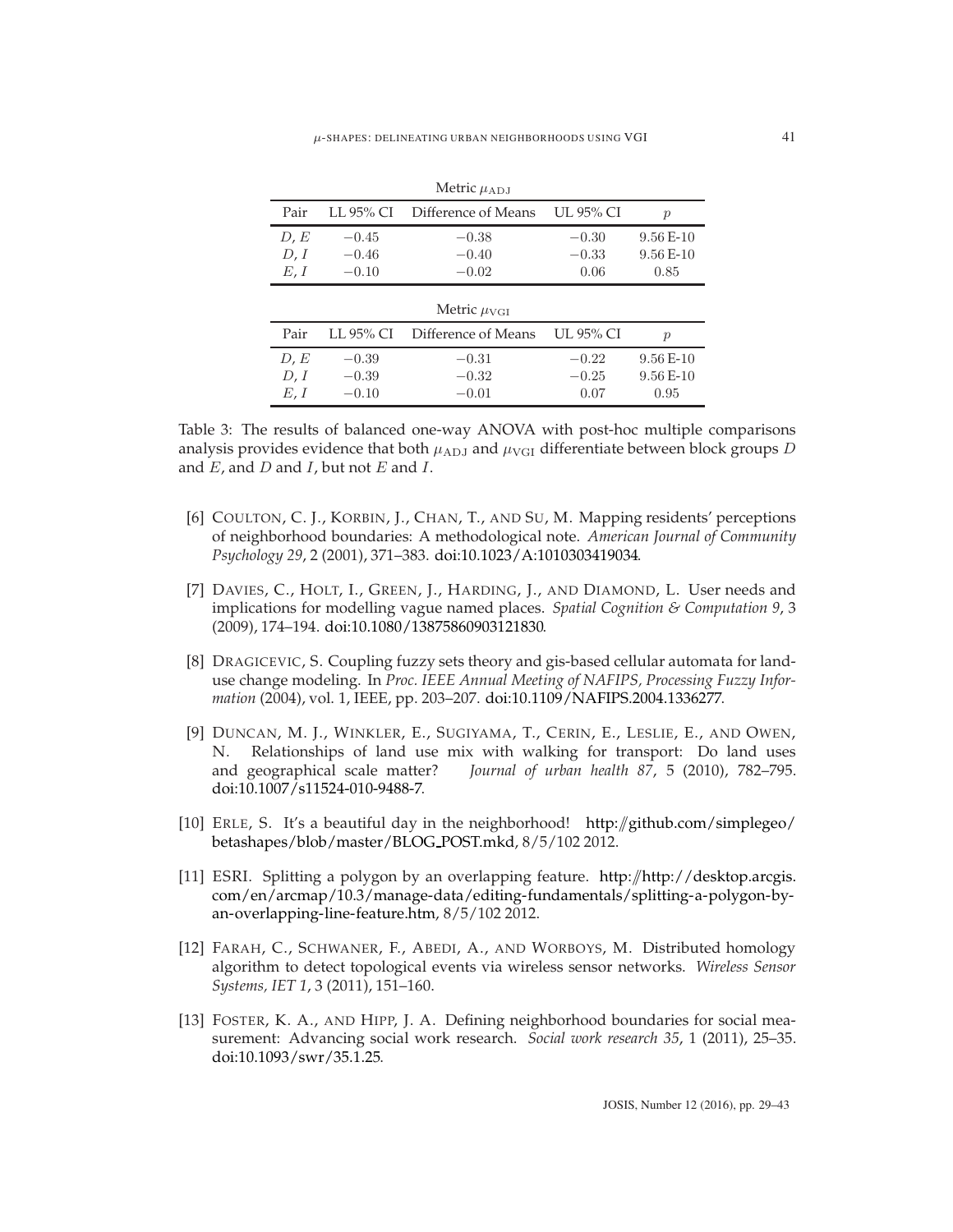#### 42 AADLAND, FARAH, MAGEE

- <span id="page-13-7"></span>[14] FOWLER, A., TEREDESAI, A. M., AND DE COCK, M. An evolved fuzzy logic system for fire size prediction. In *Proc. IEEE Annual Meeting of NAFIPS, Processing Fuzzy Information* (2009), IEEE, pp. 1–6. [doi:10.1109/NAFIPS.2009.5156419.](http://dx.doi.org/10.1109/NAFIPS.2009.5156419)
- <span id="page-13-1"></span>[15] GREENBERG, S. W., AND ROHE, W. M. Neighborhood design and crime a test of two perspectives. *Journal of the American Planning Association 50*, 1 (1984), 48–61. [doi:10.1080/01944368408976581.](http://dx.doi.org/10.1080/01944368408976581)
- <span id="page-13-9"></span>[16] GROTHE, C., AND SCHAAB, J. Automated footprint generation from geotags with kernel density estimation and support vector machines. *Spatial Cognition & Computation 9*, 3 (2009), 195–211. [doi:10.1080/13875860903118307.](http://dx.doi.org/10.1080/13875860903118307)
- <span id="page-13-0"></span>[17] GUO, J. Y., AND BHAT, C. R. Modifiable areal units: Problem or perception in modeling of residential location choice? *Transportation Research Record: Journal of the Transportation Research Board 1898*, 1 (2004), 138–147. [doi:10.3141/1898-17.](http://dx.doi.org/10.3141/1898-17)
- <span id="page-13-10"></span>[18] HOLLENSTEIN, L., AND PURVES, R. Exploring place through user-generated content: Using flickr to describe city cores. *Journal of Spatial Information Science 1*, 1 (2010), 21– 48. [doi:10.5311/JOSIS.2010.1.3.](http://dx.doi.org/10.5311/JOSIS.2010.1.3)
- <span id="page-13-12"></span>[19] JIANG, J., WORBOYS, M., AND NITTEL, S. Qualitative change detection using sensor networks based on connectivity information. *GeoInformatica 15*, 2 (2011), 305–328. [doi:10.1007/s10707-009-0097-0.](http://dx.doi.org/10.1007/s10707-009-0097-0)
- <span id="page-13-11"></span>[20] JONES, C. B., PURVES, R. S., CLOUGH, P. D., AND JOHO, H. Modelling vague places with knowledge from the web. *International Journal of Geographical Information Science 22*, 10 (2008), 1045–1065. [doi:0.1080/13658810701850547.](http://dx.doi.org/0.1080/13658810701850547)
- <span id="page-13-4"></span>[21] KESSLER, C., MAUE´, P., HEUER, J. T., AND BARTOSCHEK, T. *Bottom-up gazetteers: Learning from the implicit semantics of geotags*. GeoSpatial semantics. Springer, 2009, pp. 83–102. 10.1007/978-3-642-10436-7 6.
- <span id="page-13-6"></span>[22] LEISS, I. A., SANDMEIER, S., ITTEN, K. I., AND KELLENBERGER, T. W. Use of expert knowledge and possibility theory in land use classification. In *Progress in Environmental Remote Sensing Research and Applicartions; Proceedings of the 15th EARSeL Symposium* (1995), pp. 133–137.
- <span id="page-13-5"></span>[23] LEUNG, Y. Fuzzy logic and knowledge-based gis. a prospectus. In *Proc. International Geoscience and Remote Sensing Symposium (IGARSS)* (1989), vol. 1, IEEE, pp. 47–50.
- <span id="page-13-8"></span>[24] LOHMANN, A., AND MCMURRAN, G. Resident-defined neighborhood mapping: Using GIS to analyze phenomenological neighborhoods. *Journal of Prevention & Intervention in the Community 37*, 1 (2009), 66–81. [doi:10.1080/10852350802498714.](http://dx.doi.org/10.1080/10852350802498714)
- <span id="page-13-2"></span>[25] MORENOFF, J. D. Neighborhood mechanisms and the spatial dynamics of birth weight. *American Journal of Sociology 108*, 5 (2003), 976–1017. [doi:10.1086/374405.](http://dx.doi.org/10.1086/374405)
- <span id="page-13-3"></span>[26] O'CAMPO, P. Invited commentary: Advancing theory and methods for multilevel models of residential neighborhoods and health. *American Journal of Epidemiology 157*, 1 (2003), 9–13. LR: 20111117; JID: 7910653; CON: Am J Epidemiol. 2003 Jan 1;157(1):1-8. PMID: 12505884; RF: 72; ppublish.